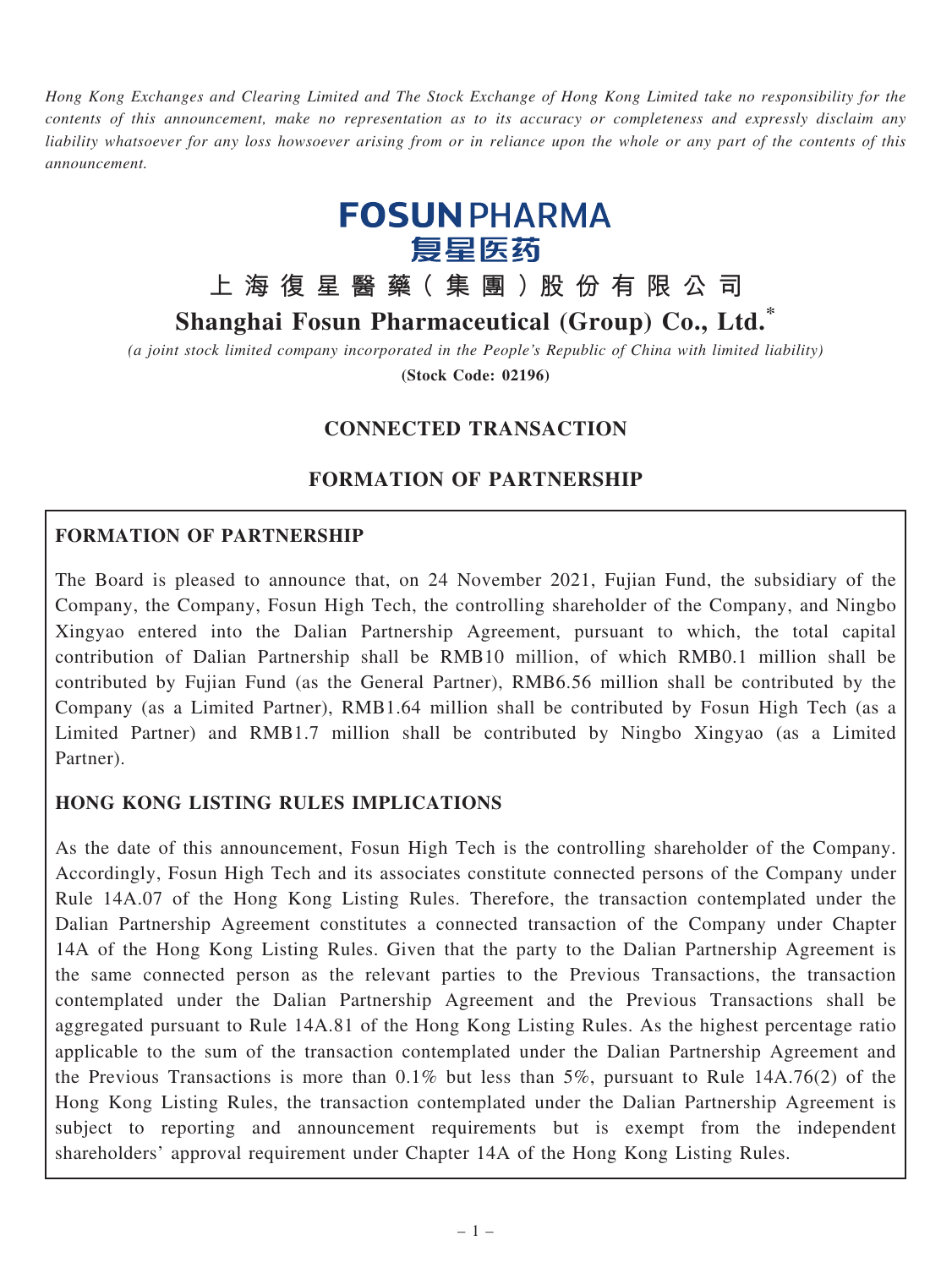As at the date of this announcement, Mr. Wang Yao, the general partner of Ningbo Xingyao, is the director and/or chief executive of certain subsidiaries of the Company, therefore, Mr. Wang Yao and Ningbo Xingyao constitute connected persons at the subsidiary level of the Company pursuant to Rule 14A.07 of the Hong Kong Listing Rules. As all the percentage ratios applicable to the transactions contemplated under the Dalian Partnership Agreement are less than 1%, the entering into the Dalian Partnership Agreement with Ningbo Xingyao is fully exempt under Rule 14A.76(1) of the Hong Kong Listing Rules.

# A. FORMATION OF PARTNERSHIP

The Board is pleased to announce that, on 24 November 2021, Fujian Fund, the subsidiary of the Company, the Company, Fosun High Tech, the controlling shareholder of the Company, and Ningbo Xingyao entered into the Dalian Partnership Agreement, pursuant to which, the total capital contribution of Dalian Partnership shall be RMB10 million, of which RMB0.1 million shall be contributed by Fujian Fund (as the General Partner), RMB6.56 million shall be contributed by the Company (as a Limited Partner), RMB1.64 million shall be contributed by Fosun High Tech (as a Limited Partner) and RMB1.7 million shall be contributed by Ningbo Xingyao (as a Limited Partner).

# Date

24 November 2021

# Parties

- $(1)$  Fujian Fund;
- (2) The Company;
- (3) Fosun High Tech; and
- (4) Ningbo Xingyao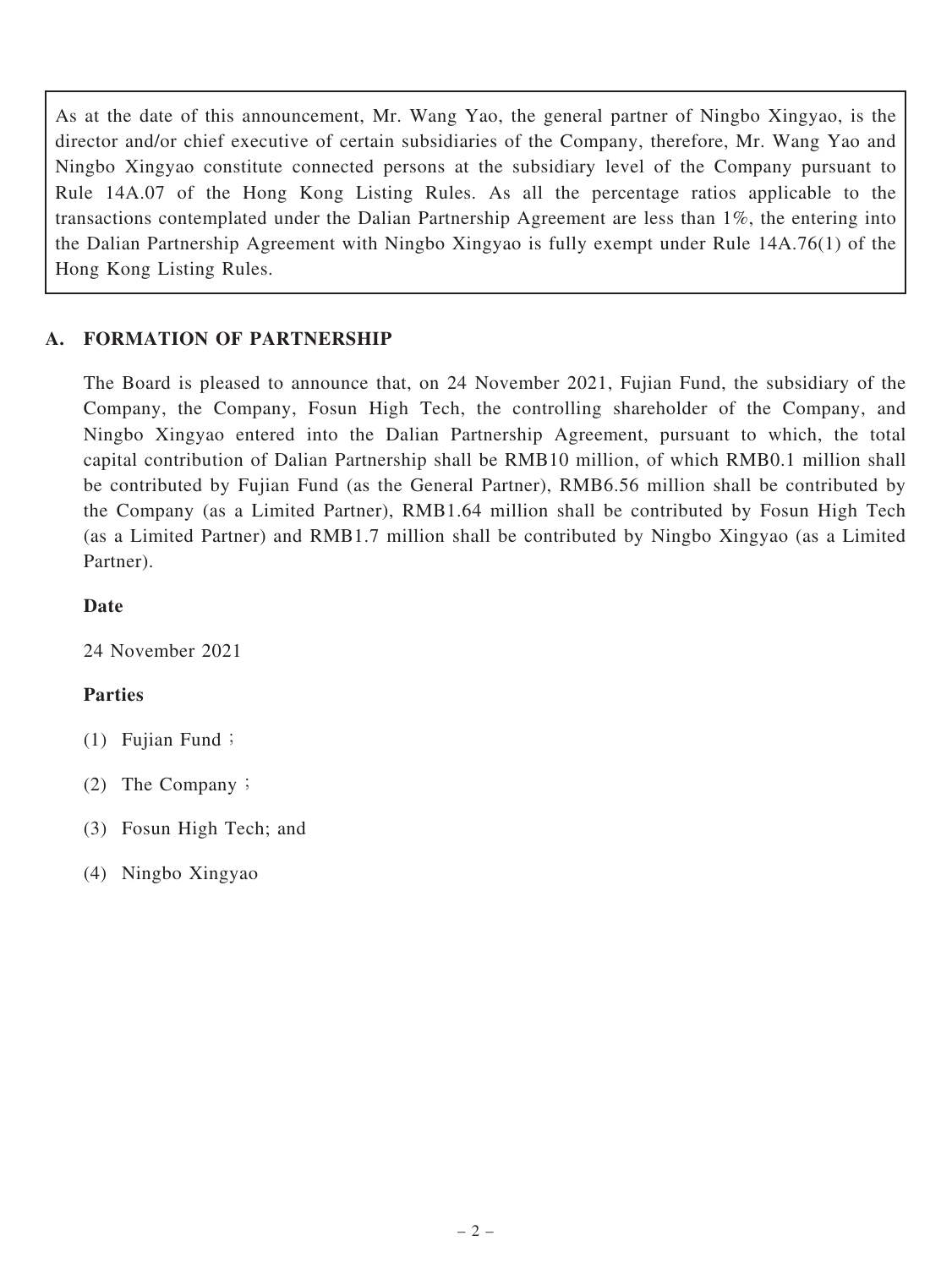### Capital contribution and payments

The total capital contribution to be made by all partners of Dalian Partnership shall be RMB10 million. The capital contribution to be made by each of the partners is set out as follows:

| <b>Partners</b> | <b>Type</b>            | Capital<br>Contribution<br>(RMB millions) | Percentage<br>of interest in<br><b>Dalian</b><br>Partnership |
|-----------------|------------------------|-------------------------------------------|--------------------------------------------------------------|
| Fujian Fund     | <b>General Partner</b> | 0.10                                      | 1.0%                                                         |
| The Company     | Limited Partner        | 6.56                                      | 65.6%                                                        |
| Fosun High Tech | Limited Partner        | 1.64                                      | 16.4%                                                        |
| Ningbo Xingyao  | Limited Partner        | 1.70                                      | 17.0%                                                        |
| <b>Total</b>    |                        | 10.00                                     | 100.0%                                                       |

Each of the partners of Dalian Partnership shall make its respective capital contribution in full by 5 November 2031.

The capital contribution to be made by the partners of Dalian Partnership was determined after arm's-length negotiation between the partners taking into account of the capital requirements of Dalian Partnership. The relevant capital contribution will be financed by the self-owned funds of Fujian Fund and the Company, respectively.

#### Scope of business

Investment with self-owned fund, corporate management and information consulting.

#### Business of the partnership

Fujian Fund, the General Partner, shall act as the executive partner of Dalian Partnership to represent Dalian Partnership and execute the business of Dalian Partnership.

#### Profit and loss of the partnership

The profit and loss of Dalian Partnership shall be distributed and assumed by the partners in proportion to their respective paid-up contribution.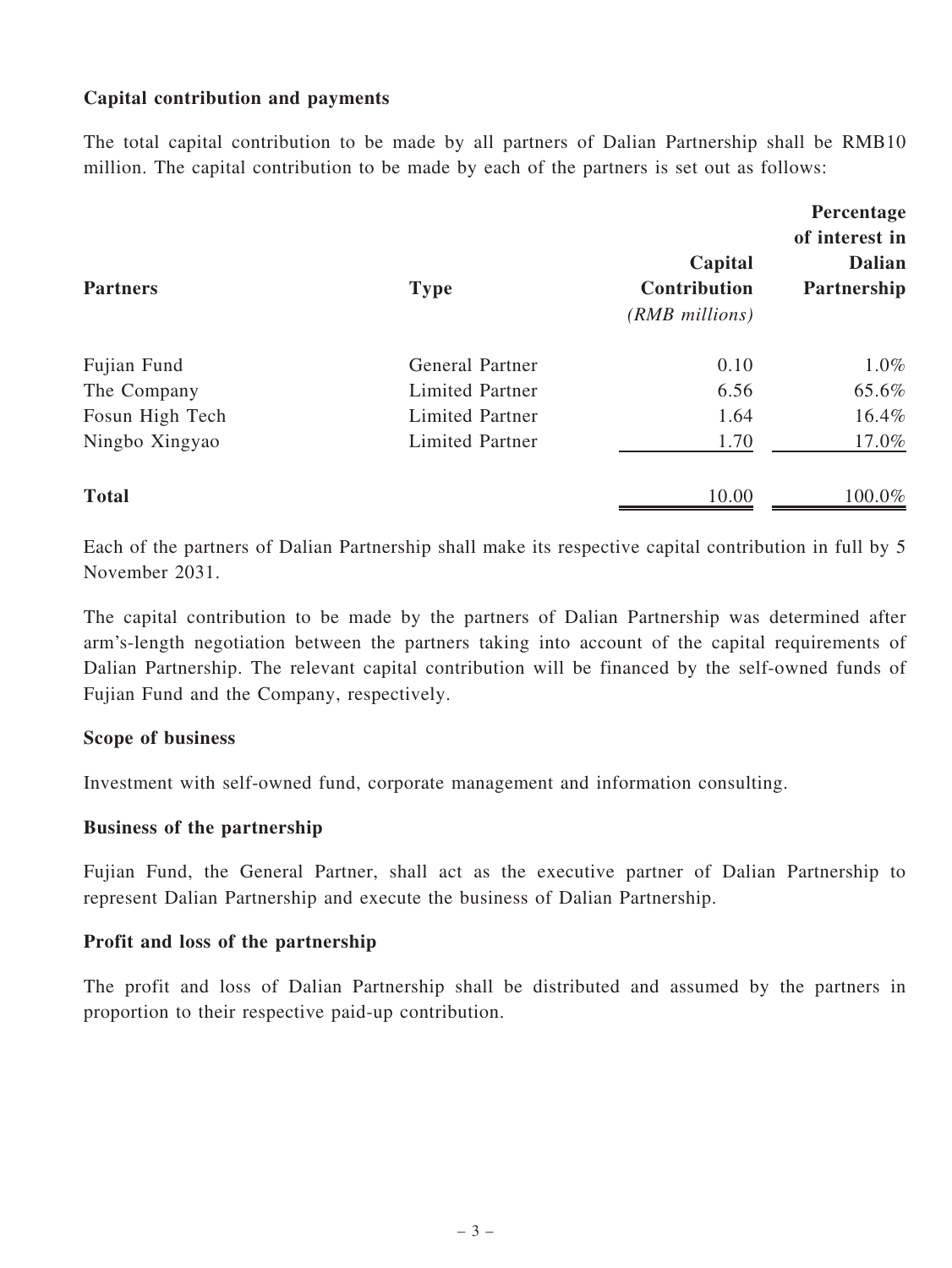### Debt of the partnership

Dalian Partnership shall apply the property of partnership in payment of its debts and liabilities. The General Partner shall bear unlimited liability for Dalian Partnership in case of insufficient property, and the Limited Partners shall be liable for the debts and liabilities of Dalian Partnership in proportion, and limited, to their respective subscription amount of contribution.

#### Dispute resolutions

Any dispute between the partners shall be resolved through negotiation, failing which any party shall submit the dispute to Shanghai Arbitration Centre for arbitration. The arbitral award shall be final and binding on all parties.

#### **Effectiveness**

The Dalian Partnership Agreement shall become effective upon signing, and affixing with common seal, by all partners thereto.

### B. REASONS AND BENEFITS OF THE FORMATION OF DALIAN PARTNERSHIP

In order to strengthen the composition of the healthcare industry, the Group intends to consolidate internal and external resources to establish an equity investment fund that is focusing on investment in early-stage and early-to-mid-stage innovative enterprises of medical devices, medical technology and the related industries. Dalian Partnership is an investment and management platform set up by the Group for the initiative of establishing such equity investment fund.

Dalian Partnership will be incorporated to the consolidated statement of the Group.

The Directors (including the independent non-executive Directors) consider that the terms of the Dalian Partnership Agreement are on normal commercial terms, and are fair and reasonable and in the interests of the Company and the Shareholders as a whole.

Mr. Chen Qiyu, Mr. Yao Fang, Mr. Xu Xiaoliang and Mr. Pan Donghui, being Directors, abstained from voting on the resolution of the Board in respect of the entering into of the Dalian Partnership Agreement, while the 5 remaining Directors (including 4 independent non-executive Directors) participated in the voting and approved unanimously.

#### C. INFORMATION OF PARTNERS

#### Fujian Fund

Fujian Fund is a company established in the PRC with limited liability and a non-wholly owned subsidiary of the Company. It is mainly engaged in the equity investment management in the innovation area of healthcare industry and Fujian Fund has completed the registration in the Asset Management Association of China.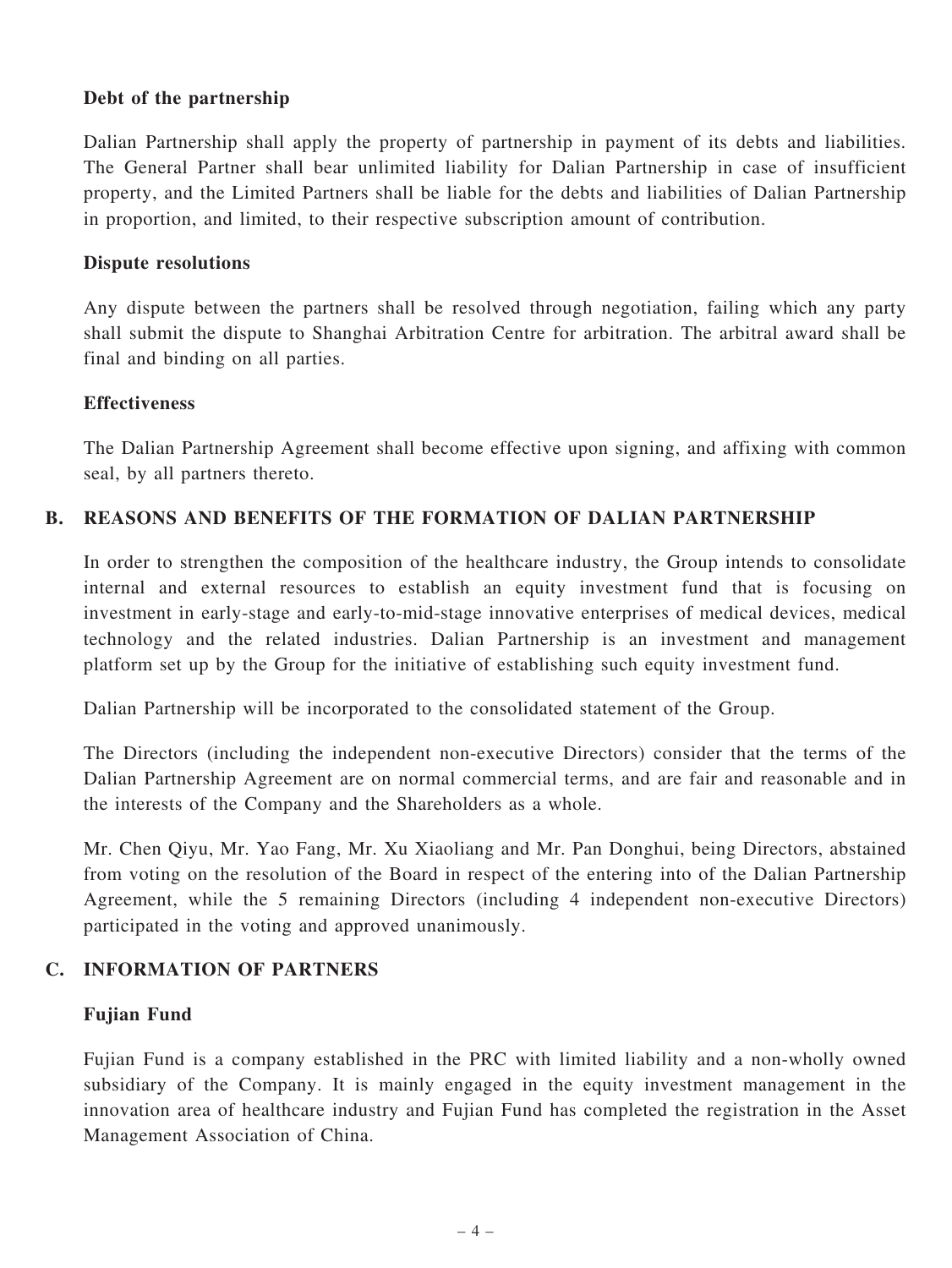## The Group

The Group is a leading healthcare group in the PRC and primarily engaged in business segments including pharmaceutical manufacturing and R&D, medical devices and medical diagnosis, healthcare services as well as pharmaceutical distribution and retail.

### Fosun High Tech

Fosun High Tech is a company incorporated in the PRC with limited liability and the controlling shareholder of the Company. Fosun High Tech is a wholly-owned subsidiary of Fosun International (a company listed on the main board of the Hong Kong Stock Exchange with the stock code 00656), it mainly focuses on health, happiness, wealth and intelligent manufacturing segments and provides highquality products and services for families around the world.

### Ningbo Xingyao

Ningbo Xingyao is a limited partnership registered in the PRC, acted by Mr. Wang Yao as its executive partner and is mainly engaged in corporate management. Ningbo Xingyao is a coinvesting fund platform established by investment department personnel. As at the date of this announcement, Mr. Wang Yao, as the general partner of Ningbo Xingyao, holds a 47.6% partnership interest in Ningbo Xingyao and Mr. Song Hao, Mr. Zhou Zhibo and Ms. Wu Lili, being the limited partners of Ningbo Xingyao, hold a 20.3%, 20.3% and 11.8% partnership interest in Ningbo Xingyao, respectively.

### D. HONG KONG LISTING RULES IMPLICATIONS

As the date of this announcement, Fosun High Tech is the controlling shareholder of the Company. Accordingly, Fosun High Tech and its associates constitute connected persons of the Company under Rule 14A.07 of the Hong Kong Listing Rules. Therefore, the transaction contemplated under the Dalian Partnership Agreement constitutes a connected transaction of the Company under Chapter 14A of the Hong Kong Listing Rules.Given that the party to the Dalian Partnership Agreement is the same connected person as the relevant parties to the Previous Transactions, the transaction contemplated under the Dalian Partnership Agreement and the Previous Transactions shall be aggregated pursuant to Rule 14A.81 of the Hong Kong Listing Rules. As the highest percentage ratio applicable to the sum of the transaction contemplated under the Dalian Partnership Agreement and the Previous Transactions is more than 0.1% but less than 5%, pursuant to Rule 14A.76(2) of the Hong Kong Listing Rules, the transaction contemplated under the Dalian Partnership Agreement is subject to reporting and announcement requirements but is exempt from the independent shareholders' approval requirement under Chapter 14A of the Hong Kong Listing Rules.

As at the date of this announcement, Mr. Wang Yao, the general partner of Ningbo Xingyao, is the director and/or chief executive of certain subsidiaries of the Company, therefore, Mr. Wang Yao and Ningbo Xingyao constitute connected persons at the subsidiary level of the Company pursuant to Rule 14A.07 of the Hong Kong Listing Rules. As all the percentage ratios applicable to the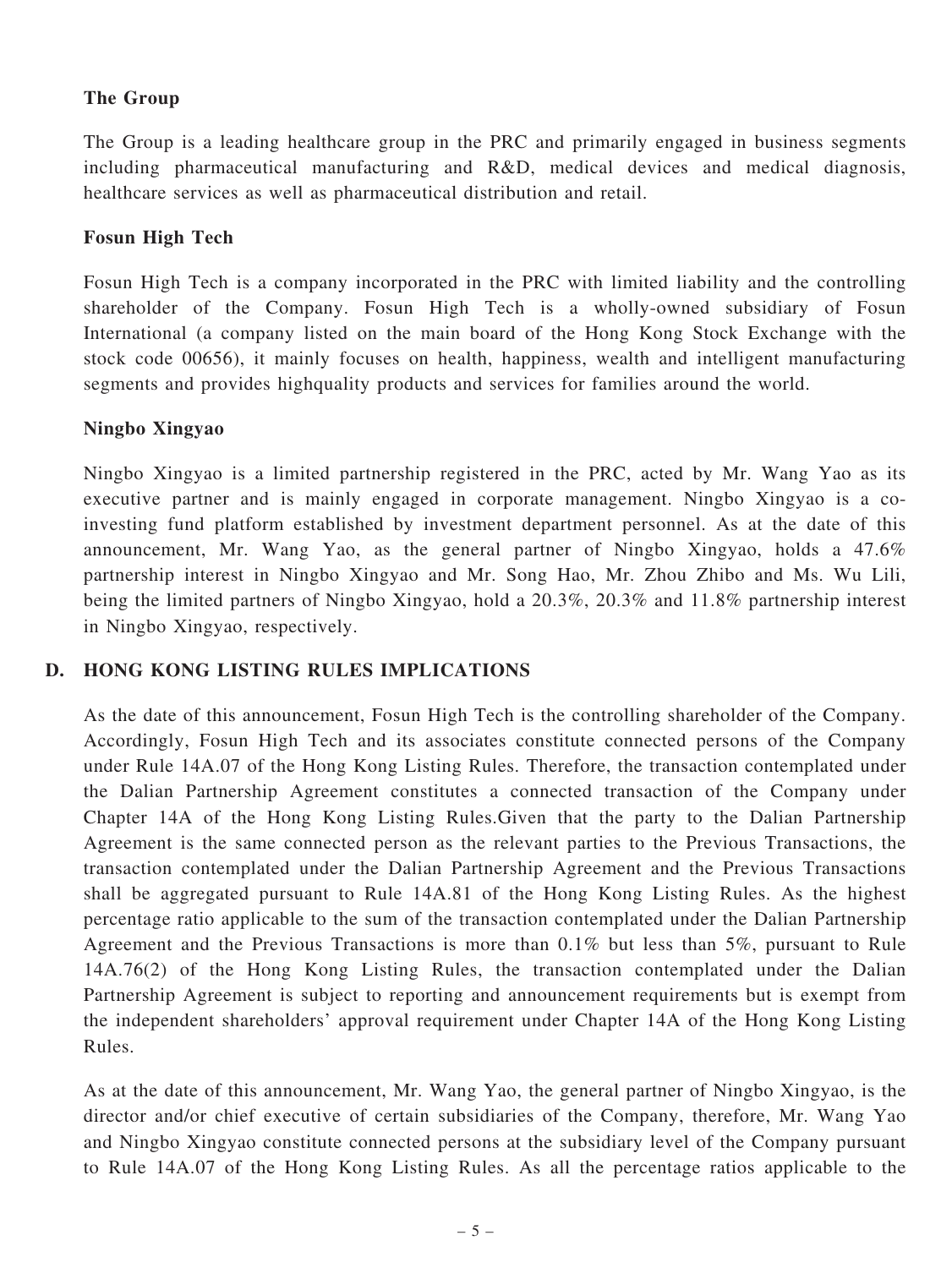transactions contemplated under the Dalian Partnership Agreement are less than 1%, the entering into the Dalian Partnership Agreement with Ningbo Xingyao is fully exempt under Rule 14A.76(1) of the Hong Kong Listing Rules.

# E. DEFINITIONS

In this announcement, the following expressions have the following meaning unless the context otherwise specifies:

| "A Share(s)"                      | the domestic Share(s) of the Company with a nominal value of<br>RMB1 each, which are listed on the Shanghai Stock Exchange and<br>traded in RMB                                                                                                                                                                                                                 |
|-----------------------------------|-----------------------------------------------------------------------------------------------------------------------------------------------------------------------------------------------------------------------------------------------------------------------------------------------------------------------------------------------------------------|
| "associate"                       | has the meaning ascribed to it under the Hong Kong Listing Rules                                                                                                                                                                                                                                                                                                |
| "Board"                           | the board of Directors                                                                                                                                                                                                                                                                                                                                          |
| "Company"                         | Shanghai Fosun Pharmaceutical (Group) Co., Ltd.* (上海復星醫<br>藥(集團)股份有限公司), a joint stock company established in the<br>PRC with limited liability, the H Shares and A Shares of which<br>are listed and traded on the Main Board of the Hong Kong Stock<br>Exchange and the Shanghai Stock Exchange, respectively                                                 |
| "connected person(s)"             | has the meaning ascribed to it under the Hong Kong Listing Rules                                                                                                                                                                                                                                                                                                |
| "Dalian Partnership<br>Agreement" | the limited partnership agreement dated 24 November 2021<br>entered between Fujian Fund, the Company, Fosun High Tech and<br>Ningbo Xingyao in relation to formation of the Dalian Partnership                                                                                                                                                                  |
| "Dalian Partnership"              | Dalian Fujian Venture Capital Investment Management Partnership<br>(Limited Partnership)* (大連復健星未來創業投資管理合夥企<br>業(有限合夥)) (temporary name, subject to the approval of<br>relevant registration authorities)                                                                                                                                                       |
| "Director(s)"                     | $directory(s)$ of the Company                                                                                                                                                                                                                                                                                                                                   |
| "Foshan Hospital"                 | Foshan Fosun Chancheng Hospital Limited* (佛山復星禪誠醫院<br>有限公司), formerly known as Foshan Chancheng Central Hospital<br>Company Limited* (佛山市禪城區中心醫院有限公司), a for-<br>profit medical institution established as approved by the<br>Population, Health and Drug Administration of Chancheng<br>District, Foshan* (佛山市禪城區人口和衛生藥品監督管理局), a<br>subsidiary of the Company |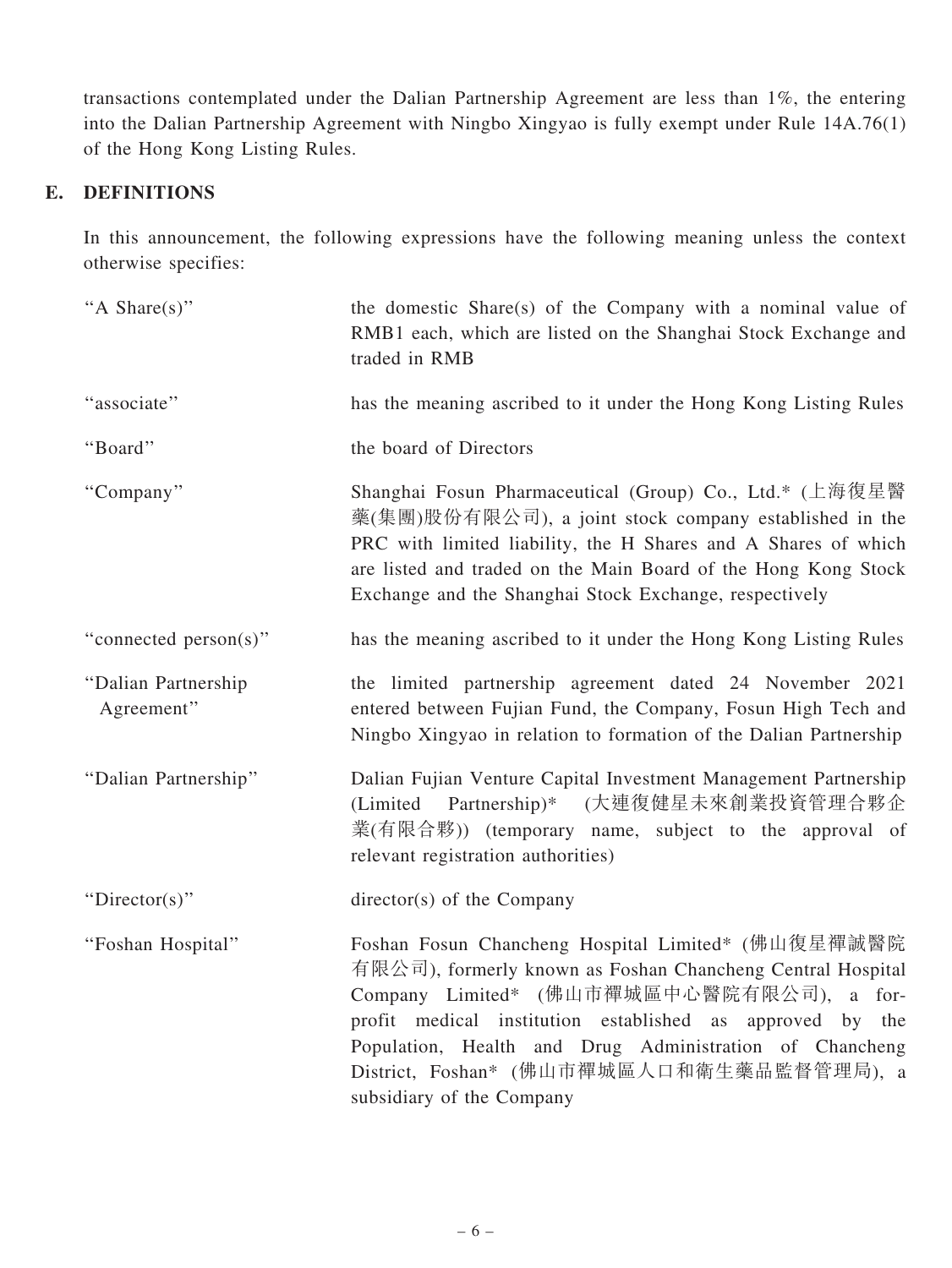| "Fosun Health"         | Shanghai Fosun Health Technology (Group) Co., Ltd.* (上海復星<br>健康科技(集團)有限公司) (formerly known as Shanghai Fosun<br>Healthcare (Group) Co., Ltd.* (上海復星醫療(集團)有限公司)), a<br>company established in the PRC with limited liability and a<br>subsidiary of the Company                                                                          |
|------------------------|-----------------------------------------------------------------------------------------------------------------------------------------------------------------------------------------------------------------------------------------------------------------------------------------------------------------------------------------|
| "Fosun Healthcare US"  | Fosun Healthcare US LLC, a company incorporated in the United<br>States, and a subsidiary of Fosun International                                                                                                                                                                                                                        |
| "Fosun High Tech"      | Shanghai Fosun High Technology (Group) Company Limited* $(\pm)$<br>海復星高科技(集團)有限公司), a direct wholly-owned subsidiary<br>of Fosun International and a controlling shareholder of the<br>Company                                                                                                                                          |
| "Fosun International"  | Fosun International Limited (復星國際有限公司), an indirect<br>subsidiary of Fosun International Holdings Ltd. and a controlling<br>shareholder of the Company, whose shares are listed on the Hong<br>Kong Stock Exchange (stock code: 00656)                                                                                                  |
| "Fosun Pharma USA"     | Fosun Pharma USA Inc., a company incorporated in the United<br>States and a subsidiary of the Company                                                                                                                                                                                                                                   |
| "Fujian Fund"          | Shanghai Fujian Equity Investment Fund Management Company<br>Limited* (上海復健股權投資基金管理有限公司), a<br>company<br>incorporated in the PRC, and a subsidiary of the Company                                                                                                                                                                      |
| "General Partner"      | the general partner under the Dalian Partnership Agreement, being<br>Fujian Fund                                                                                                                                                                                                                                                        |
| "Group"                | the Company and its subsidiaries                                                                                                                                                                                                                                                                                                        |
| "Hainan JV Agreements" | the joint venture contract and shareholders' agreement dated 4<br>February 2021 entered into between Qianda (Tianjin) International<br>Trading Co., Ltd.* (謙達(天津)國際貿易有限公司) and Hainan<br>Fosun Trade Co., Ltd.* (海南復星商社貿易有限公司) in relation<br>to the establishment of Hainan Fosun Trade Medical Trading Co.,<br>Ltd.* (海南復星商社醫療貿易有限公司) |
| "H Share $(s)$ "       | the overseas listed share(s) of the Company with a nominal value<br>of RMB1 each, which are listed on the Hong Kong Stock<br>Exchange and traded in Hong Kong dollars                                                                                                                                                                   |
| "Hong Kong"            | the Hong Kong Special Administrative Region of the People's<br>Republic of China                                                                                                                                                                                                                                                        |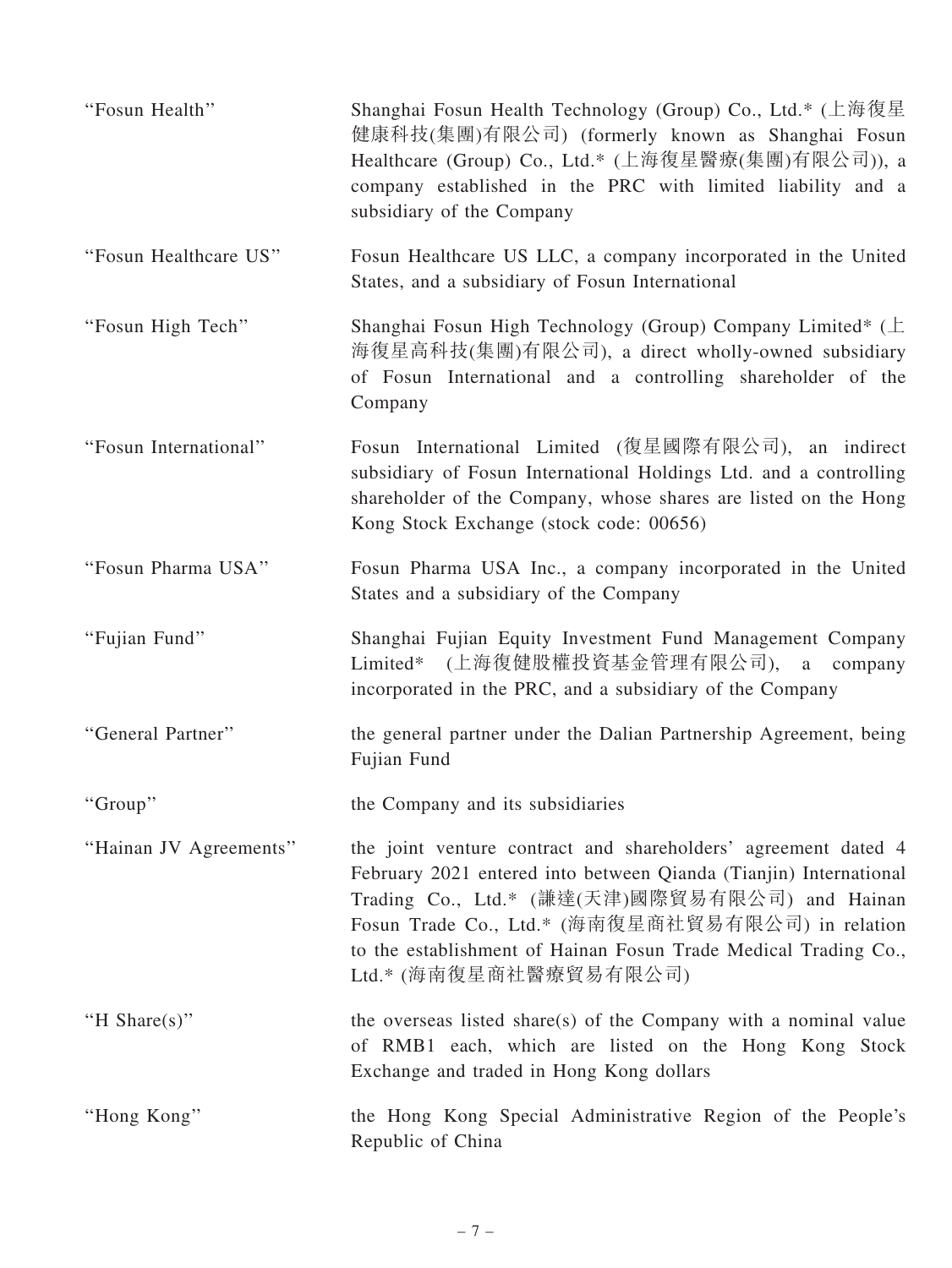| "Hong Kong Listing Rules"            | the Rules Governing the Listing of Securities on The Stock<br>Exchange of Hong Kong Limited                                                                                                                                                                                          |
|--------------------------------------|--------------------------------------------------------------------------------------------------------------------------------------------------------------------------------------------------------------------------------------------------------------------------------------|
| "Hong Kong Stock<br>Exchange"        | The Stock Exchange of Hong Kong Limited                                                                                                                                                                                                                                              |
| "Joint Venture Agreement"            | the joint venture agreement dated 11 October 2021 entered into<br>between Fosun Health and Shanghai Forte Industrial Development<br>Group Co., Ltd.* (上海復地產業發展集團有限公司) in relation to<br>the setting up of Suzhou Xingchen Children's Hospital Co., Ltd.*<br>(蘇州星晨兒童醫院有限公司)           |
| "Limited Partner"                    | the limited partners under the Dalian Partnership Agreement, being<br>the Company, Fosun High Tech and Ningbo Xingyao                                                                                                                                                                |
| "Nanfeng JV Contract"                | the joint venture contract dated 31 May 2021 entered into between<br>Foshan Hospital and Shanghai Xingmai Technology Co., Ltd.*<br>(上海杏脈科技有限公司) in relation to the formation of Fosun<br>Nanfeng (Shenzhen) Medical Technology Co., Ltd.* (復星南風(深<br>圳)醫療技術有限公司)                     |
| "Ningbo Xingyao"                     | Ningbo Xingyao Furui Corporate Management Partnership<br>(Limited Partnership)* (寧波星曜復瑞企業管理合夥企業(有限合<br>$\mathbb{R}^{(1)}$ ), a limited partnership established in the PRC                                                                                                            |
| "NOVA"                               | NOVA JV (US) LLC, a company incorporated in the United States<br>with limited liability, a subsidiary of the Company                                                                                                                                                                 |
| "PRC"                                | the People's Republic of China, for the purpose of this<br>announcement, excluding Hong Kong, the Macau Special<br>Administrative Region and Taiwan region                                                                                                                           |
| "Previous Connected<br>Transactions" | transactions contemplated under the Xingjian<br>Ruiying<br>the<br>Partnership Agreement, Hainan JV Agreements, the Transfer<br>Contract, Nanfeng JV Contract, the Purchase Agreement, the Joint<br>Venture Agreement, Shenzhen Fosun Health ETAs and Suzhou<br>Partnership Agreement |
| "Purchase Agreement"                 | the membership interest purchase agreement dated 9 June 2021<br>entered into between the Fosun Pharma USA and Fosun<br>Healthcare US in relation to the acquisition of a 49% interest in<br>NOVA held by the Fosun Healthcare US                                                     |
| "RMB"                                | Renminbi, the lawful currency of the PRC                                                                                                                                                                                                                                             |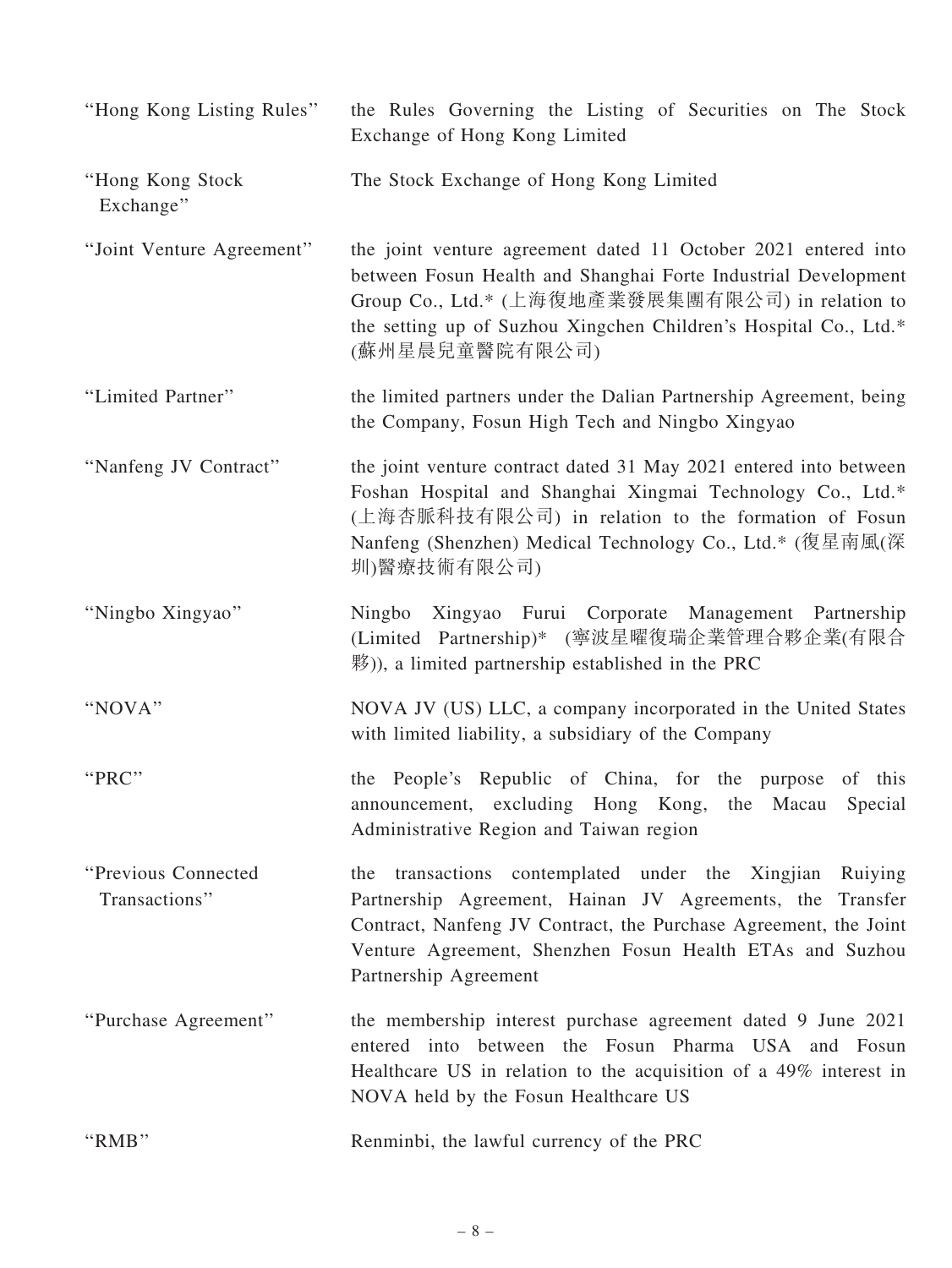| "Shareholder(s)"                            | holder(s) of the $Share(s)$                                                                                                                                                                                                                                                                                                                                                                                                                                                |
|---------------------------------------------|----------------------------------------------------------------------------------------------------------------------------------------------------------------------------------------------------------------------------------------------------------------------------------------------------------------------------------------------------------------------------------------------------------------------------------------------------------------------------|
| "Share(s)"                                  | A Share $(s)$ and H Share $(s)$                                                                                                                                                                                                                                                                                                                                                                                                                                            |
| "Shenzhen Fosun Health<br>ETAs"             | the equity transfer agreements dated 26 October 2021 entered into<br>between Fosun Health and each of Fosun High Tech, Shanghai<br>Youle Information Technology Company Limited* (上海有叻信息<br>科技有限公司) and Foshan Hospital, respectively, in relation to,<br>among others, the transfer of equity interest in Shenzhen Fosun<br>Health Information Technology Co., Ltd.* (深圳復星健康信息科<br>技有限公司)                                                                                 |
| "subsidiary"                                | has the meaning ascribed to it under the Hong Kong Listing Rules                                                                                                                                                                                                                                                                                                                                                                                                           |
| "Suzhou Partnership<br>Agreement"           | the limited partnership agreement dated 26 October 2021 entered<br>between Fujian Fund, the Company, Fosun High Tech and Suzhou<br>Xingsheng Health Industry Management Partnership (Limited<br>Partnership)* (蘇州星盛健康產業管理合夥企業(有限合夥))<br>in<br>relation to formation of the Suzhou Xingsheng Fuying Corporate<br>Management Partnership (Limited Partnership)* (蘇州星盛復盈企<br>業管理合夥企業(有限合夥)) (temporary name, subject to the<br>approval of relevant registration authorities) |
| "Transfer Contract"                         | the equity transfer and loan assignment contract dated 26 April<br>2021 entered into between Foshan Hospital, Fosun Healthcare,<br>Foshan Chanxi Real Estate Development Co., Ltd.* (佛山禪曦房<br>地產開發有限公司) and Shanghai Yuyuan Tourist Mart (Group)<br>Co., Ltd. in relation to, among others, the transfer of equity<br>interest in, and the debts of, Foshan Chanxi Real Estate<br>Development Co., Ltd.* (佛山禪曦房地產開發有限公司)                                                   |
| "United States"                             | the United States of America                                                                                                                                                                                                                                                                                                                                                                                                                                               |
| "Xingjian Ruiying<br>Partnership Agreement" | the limited partnership agreement dated 28 December 2020 entered<br>into between Nanjing Fuxin Equity Investment Management<br>Partnership (Limited Partnership)* (南京復鑫股權投資管理合夥企<br>業(有限合夥)), Ningbo Fuying Investment Co., Ltd.* (寧波復瀛投<br>資有限公司), Fosun High Tech and other investors in relation to,<br>among others, the establishment of Nanjing Xingjian Ruiying<br>Equity Investment Partnership (Limited Partnership)* (南京星健睿<br>赢股權投資合夥企業(有限合夥))                  |